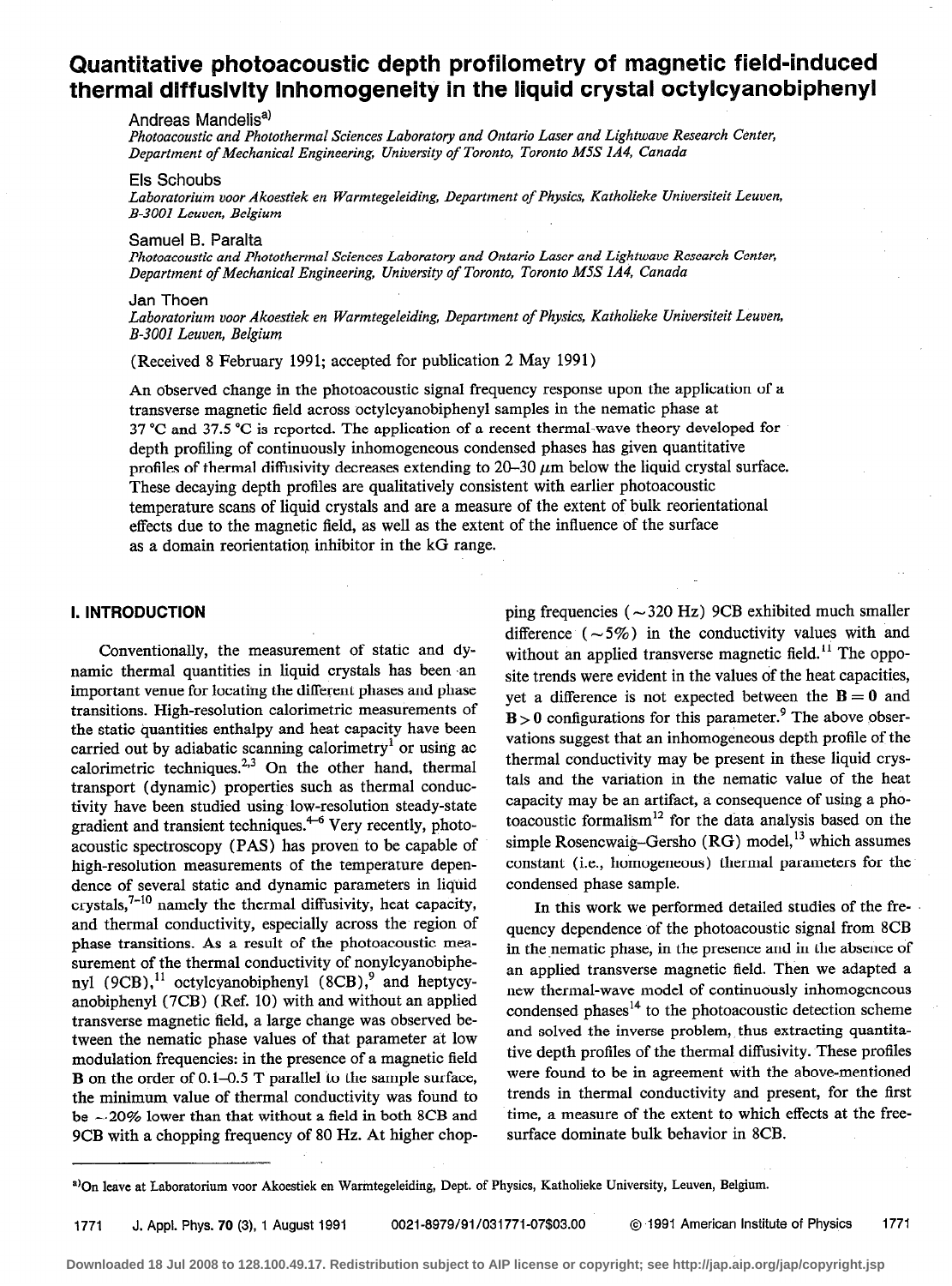

FIG. 1. Schematic diagram of the photoacoustic apparatus. s refers to the liquid crystal sample and  $r$  to the reference chamber. The arrow  $B$  gives the direction of the transverse magnetic field parallel to the sample surface.

### II. EXPERIMENTAL AND RESULTS

A schematic diagram of the experimental apparatus is shown in Fig. 1. The actual PA cell is also shown in cross section in Fig. 2. For most of the frequency-domain PA measurements the 8CB sample itself without an applied magnetic field was the reference for the same sample response in the presence of a magnetic field. In a few cases pentylcyanobiphenyl (5CB), isotropic above 35 "C, was used as a reference sample for calibration of the frequency response of the PA cell. The sample was contained in a disklike slot of 8 mm diameter and 2.0 mm depth, machined in a removable gold-plated copper sample holder. A He-Ne laser operating at  $\lambda = 3.39 \mu m$  was chosen as the photoacoustic signal source, because this wavelength coincides with the strong absorption band of the C-H groups of the liquid crystal compounds. At 3.39  $\mu$ m the optical ab-



FIG. 2. Cross-sectional view of the PA cell. (a) Brass cell body, (b) liquid crystal sample, (c) sample holder, (d) reference chamber, (e) quartz window, (f) electret microphone, (g) microphone holder, (h) epoxy, (i) microphone leads to preamplifier.

1772 J. Appl. Phys., Vol. 70, No. 3, 1 August 1991 Manual Manual Manual Manual Manual Manual Manual Manual 1772



FIG. 3. (a) Amplitude ratio and (b) phase difference between an 8CB sample with an applied transverse magnetic field  $B = 1.0$  kG, and the same sample with  $B = 0$ . The continuous lines drawn across the data are there to aid the eye and are the results of a smoothing technique.

sorption coefficient  $\beta$  of the 8CB has been reported to be<sup>15</sup> 6270 cm $^{-1}$ , a value which would render the sample optically opaque and the PA signal at audio chopping frequencies would be expected to be independent of  $\beta$ , i.e., photoacoustically saturated.<sup>13</sup> This value of  $\beta$  may be somewhat too high. Other reports<sup>8,10,11</sup> used  $\beta = 1600 \text{ cm}^{-1}$  for the optical absorption coefficient of 8CB.  $\beta$  was found to be constant as a function of temperature in each mesophase, with less than 3% deviation between the different phases. Even this value is probably too high. Fagard<sup>16</sup> used a  $\beta$ between 500 and 1000 cm $^{-1}$ , resulting from fitting adjustments to the data. It thus appears that at 3.39  $\mu$ m the liquid crystal 8CB may not be entirely photoacoustically saturated, even though the optical absorption depth  $\beta^{-1}$  is definitely shorter than the shortest thermal diffusion length considered in this work. Therefore, the calculated thermal diffusivity profile presented herein should be viewed as approximately correct, especially at reconstruction depths close to the sample surface. An exact treatment must take into account the extent of the optical absorption profile, as presented in Ref. 14, Eq. (37), and will be dealt with in a future publication.

Each experimental run in the presence of a transverse magnetic field was preceded by an identical run without the field and subsequently the PA signal amplitudes were ratioed and the phases were subtracted. The chopping frequency range chosen was between  $\sim$  20 and 200 Hz. The lower limit was dictated by the requirement that the gas (air) column above the sample be thermally thick,  $^{13}$  so as not to introduce signal behavior complications.<sup>16</sup> The up-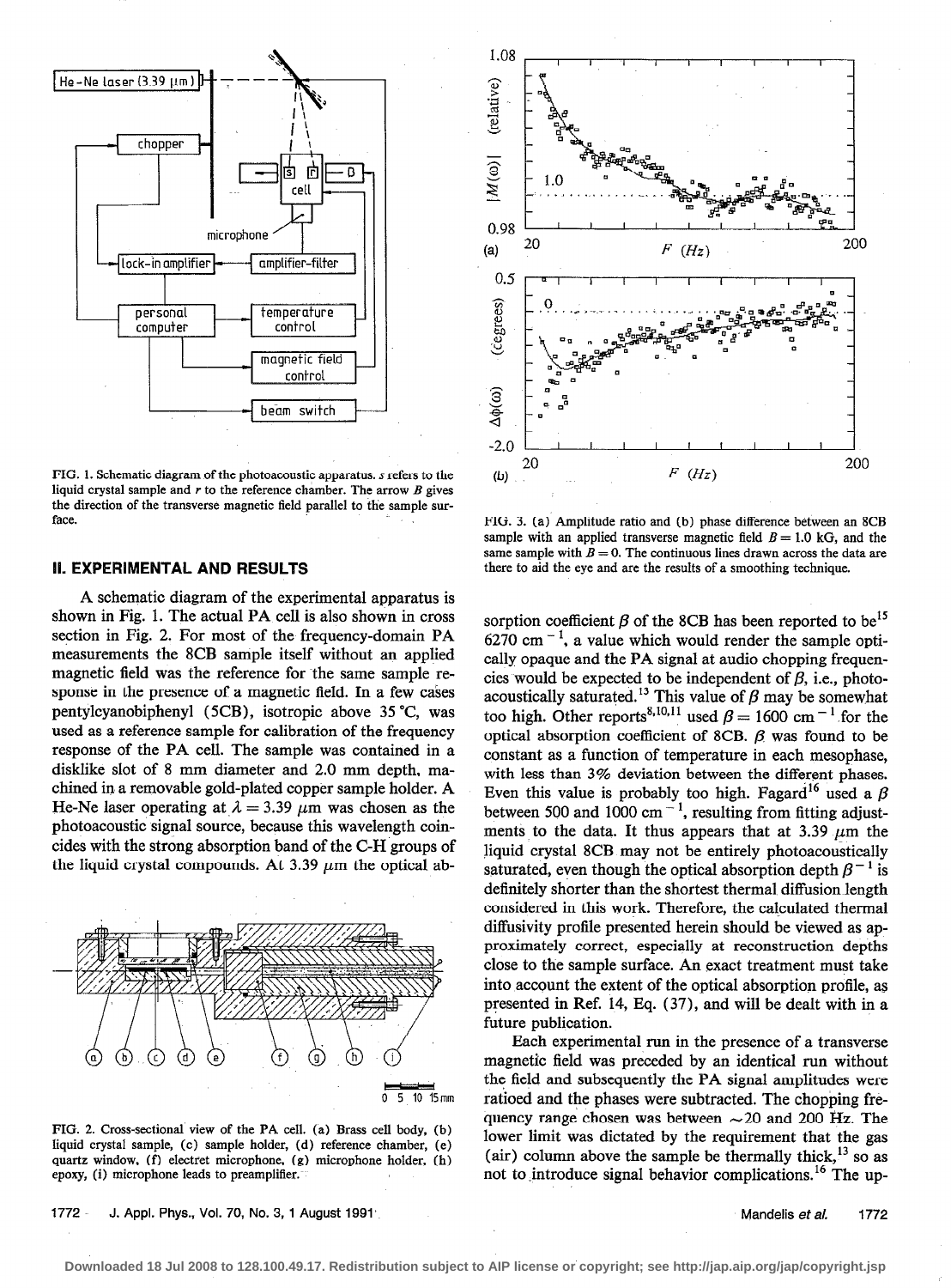

FIG. 4. (A) Amplitude ratio and (B) phase difference between an 8CB sample with an applied transverse magnetic field  $B \le 5$  kG and the same sample with  $B = 0$ . The lines connecting the data are there to aid the eye. Curves (a): 25 Hz; curves (b): 170 Hz.

per limit was determined by the virtual coincidence of both sample  $(B > 0)$  and reference  $(B = 0)$  signals.

The entire PA cell was temperature stabilized using temperature-sensing and electrical heating elements incorporated in the brass body of the cell.<sup>8</sup> An algorithm adjusted the heating power in a proportional integrated manner every 5 s. A personal computer controlled the temperature which was fixed at 37 or 37.5 "C, i.e., approximately in the middle of the nematic range of 8CB. The frequency scanning was done automatically by the computer, which controlled the mechanical chopper speed. Figure 3 shows typical amplitude ratios  $|M(\omega)|$  and phase differences  $\Delta\phi(\omega)$ . The frequency increments were typically 1 or 2 Hz. The noise level was  $\sim$  2% of the value of the PA amplitude and 0.5°-1° for the PA phase. Figure 4 shows the effect of the magnitude of an applied transverse magnetic field B on the PA amplitude and phase. It is seen that at low chopping frequencies, Fig. 4, curves (a), the signal amplitude increases with  $|B|$  and saturates for  $|B| = B$  3 kG, whereas the phase still shows a slight variation above that value of the field magnitude. These trends are considerably less pronounced at high chopping frequencies, Fig. 4, curves (b). The observed increase in the PA amplitude and decrease in the phase lag with increased B are consistent with a decrease in the values of the dynamic thermal (transport) properties of the photoacoustically saturated 8CB sample upon application of a magnetic field. The fact that the high-frequency data show a much smaller variation indicates further that this thermal property change is essentially a bulk phenomenon, since the

thermal diffusion length is shorter in that case and the PA probe essentially samples the near-the-surface region. This is entirely consistent with the trends in Fig. 3, which indicate that above  $\sim$  100 Hz the B > 0 PA signals are similar to those with  $B = 0$  and therefore surface effects dominate in that range, making the 8CB sample with  $B > 0$  behave as it would with  $B = 0$ . This evidence is further corroborated by temperature measurements in the nematic region of 9CB and 7CB at low and high frequencies. $^{10,11}$ 

## III. NUMERICAL: THERMAL DIFFUSIVITY DEPTH PROFILING

The normalized thermal-wave temperature of a condensed phase sample with decreasing, continuously varying depth profiles of thermal parameters has been shown to be given by  $14$ 

$$
|M(\omega)|e^{i\Delta\phi(\omega)}
$$
  
=  $1 + \frac{1}{4}R^{1/2}(\infty)$   

$$
\times \exp\left(-\frac{(1+i)\sqrt{\omega}}{2\sqrt{2}q}\frac{1}{\sqrt{\alpha_{\infty}}}\ln(\alpha_{\sigma}/\alpha_{\infty})\right)
$$
 (1)

for an optically opaque, thermally thick sample. In the above expression

$$
R(\infty) \equiv e_s(0)/e_s(\infty), \qquad (2)
$$

where  $e_s(x)$  is the depth-dependent thermal effusivity. The expression is valid for the decreasing thermal diffusivity depth profile

$$
\alpha_s(x) = \alpha_o \left( \frac{1 + \Delta e^{-qx}}{1 + \Delta} \right)^2; \quad \Delta \equiv \left( \frac{\alpha_o}{\alpha_\infty} \right)^{1/2} - 1. \tag{3}
$$

As was discussed in Ref. (14), arbitrary  $\alpha_s(x)$  profiles can be handled by redefining the two constants  $(\alpha_{\infty},q)$  at every chopping frequency  $f_j = \omega_j/2\pi$  from the experimental data values, assuming knowledge of the surface value  $\alpha_{o}$ 

When Eq. (1) is applied to the PA detection scheme, the adiabatic gas cell expression for the normalized pressure $^{13}$  simply becomes:

$$
P(\omega) \equiv P_{\text{sample}}(\omega) / P_{\text{ref}}(\omega) = |M(\omega)| e^{i\Delta\phi(\omega)}, \tag{4}
$$

where now  $|M(\omega)|$  is the PA amplitude ratio and  $\Delta\phi(\omega)$ is the PA phase difference. The form of Eq. ( 1) assumes that the value of the thermal diffusivity of the reference sample is  $\alpha_0$ . Signal inversions yielding quantitative  $\alpha_{\rm s}(x)$  profiles can be produced from the experimental  $|M(\omega)|$  and  $\Delta\phi(\omega)$  data from neighboring chopping frequencies, such that<sup>14</sup>

$$
\omega_{m-1} = \omega_m - \delta \omega; \quad \delta \omega \ll \omega_m, \tag{5}
$$

by using

$$
c_{m-1} = \left(\frac{2\sqrt{\omega_m}}{\delta \omega}\right) \ln \left(\frac{S(\omega_{m-1})}{S(\omega_m)}\right)
$$
 (6a)

$$
=\frac{1}{2\sqrt{2}}\frac{\ln[\alpha_{o}/(\alpha_{\infty})_{m-1}]}{q_{m-1}(\alpha_{\infty})_{m-1}^{1/2}},
$$
\n(6b)

#### 1773 J. Appl. Phys., Vol. 70, No. 3, 1 August 1991 Mandelis et al. 1773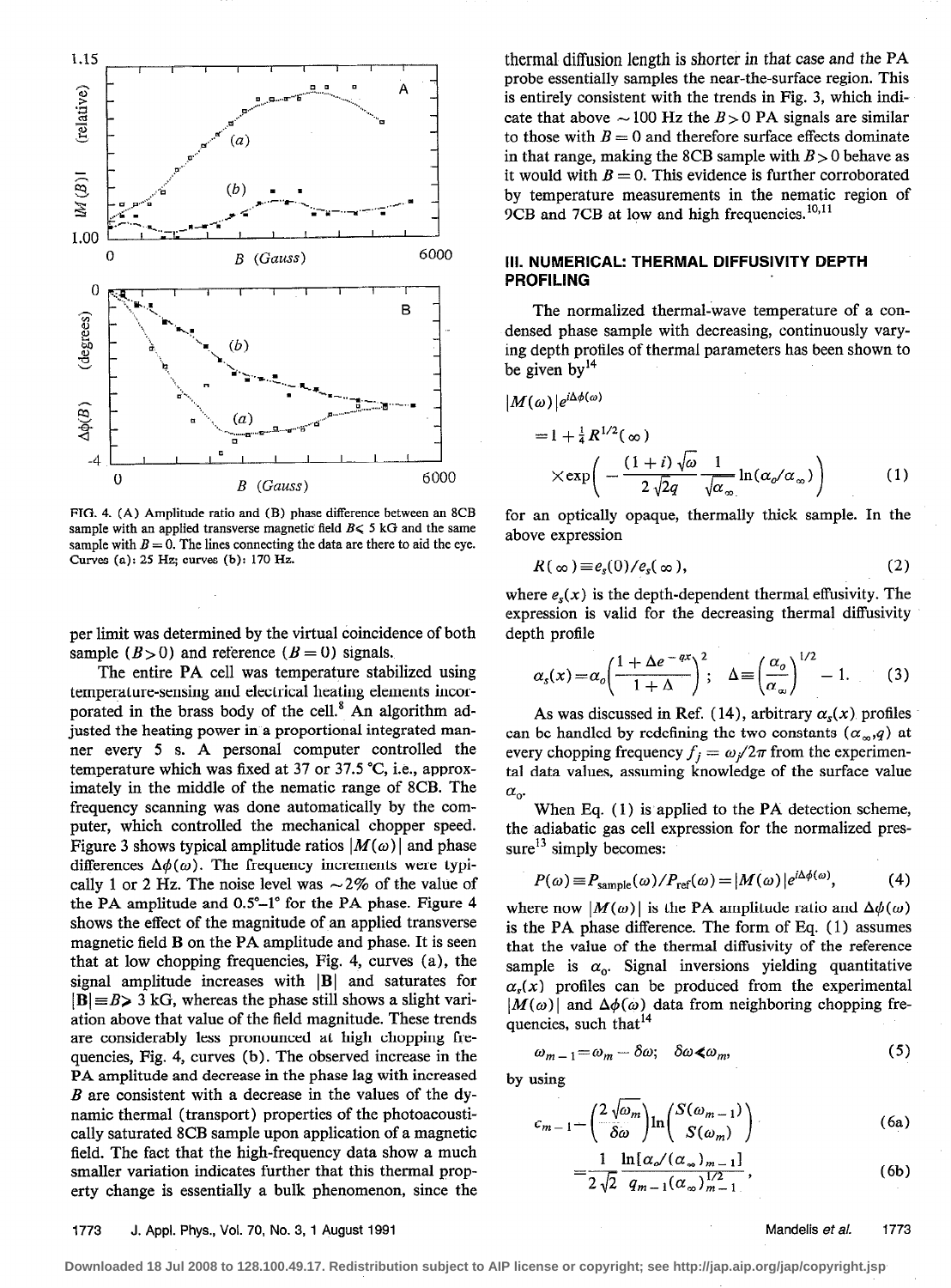$$
\quad\text{where}\quad
$$

$$
S^{2}(\omega_{j}) = |M(\omega_{j})|^{2} + 1 - 2|M(\omega_{j})|\cos[\Delta\phi(\omega_{j})]. \quad (7)
$$

Equation (6a) can now be used to determine  $c_{m-1}$ , i.e., the local value of  $c$ , from PA amplitude and phase data at frequencies  $f_m$  and  $f_{m-1}$ . Then, either the amplitude expression or the phase expression

where  
\n
$$
|M(\omega_{m-1})|^2 = 1 + \frac{1}{2} R^{1/2}(\infty) e^{-c_{m-1} \sqrt{\omega_{m-1}}}
$$
\n
$$
S^2(\omega_j) = |M(\omega_j)|^2 + 1 - 2|M(\omega_j)|\cos[\Delta\phi(\omega_j)].
$$
\n(7)\n
$$
\times \cos(c_{m-1} \sqrt{\omega_{m-1}}) + \frac{1}{16} R(\infty)
$$
\nEquation (6a) can now be used to determine  $c_{m-1}$ , i.e., the  
\nlocal value of c, from PA amplitude and phase data at  
\n
$$
\times e^{-2c_{m-1} \sqrt{\omega_{m-1}}} \tag{8a}
$$

$$
\Delta \phi(\omega_{m-1}) = -\tan^{-1} \left( \frac{\frac{1}{4}R^{1/2}(\infty)e^{-c_{m-1}\sqrt{\omega_{m-1}}}\sin(c_{m-1}\sqrt{\omega_{m-1}})}{1 + \frac{1}{4}R^{1/2}(\infty)e^{-c_{m-1}\sqrt{\omega_{m-1}}}\cos(c_{m-1}\sqrt{\omega_{m-1}})} \right),
$$
\n(8b)

both directly obtainable from Eq. (1), may be used in order to locally determine the parameter  $R(\infty)_{m-1}$ . This parameter is related to  $\alpha_{\infty}$  via:<sup>14</sup>

$$
R(\infty)_{m-1} \approx \sqrt{\alpha_o/(\alpha_\infty)_{m-1}}.
$$
 (9)

Once  $(\alpha_{\infty})_{m-1}$  is calculated, Eq. (6b) can be used to evaluate locally at  $\omega = \omega_{m-1}$  the  $q_{m-1}$  value.

Before inversion of actual PA data of the type shown in Fig. 3, smoothed frequency responses were obtained from the raw data, using a modification of a three-point averaging technique<sup>17</sup> found useful in previous work<sup>18,19</sup> for reducing the effect of random errors and improving the signal-to-noise ratio (SNR) . A brief discussion of the importance and effect of data smoothing on the quality of the reconstructed  $\alpha_s(x)$  profiles can be found in the Appendix. The modified three-point averaging technique consists of replacing each of the data points  $F_i$  by

$$
F'_{j} = (F_{j-1} + WF_j + F_{j+1})/(2 + W), \tag{10}
$$

where the weighting factor W was introduced. As  $W \rightarrow 0$ ,  $F_j$  becomes a linearly interpolated point between  $F_{j-1}$  and  $\overrightarrow{F}_{j+1}$ . Furthermore, as  $\overrightarrow{W}_{\rightarrow \infty}$ ,  $\overrightarrow{F}_j$  converges toward  $\overrightarrow{F}_j$ . A judicious choice of weighting for the data presented here was found to be  $W = 1$  or  $W = 2$ . The continuous lines drawn through the data of Fig. 3 are the results of applying the described smoothing method. Similarly, Figs. 5 (a) and 5(b) show the normalized PA frequency amplitude and phase response, respectively, from 8CB with  $B = 1.65$  kG applied transversely with a permanent magnet at a temperature 37.5 "C. These data are the average of four in-frequency runs for  $B = 0$ , and of ten runs with the applied transverse magnetic field. The smoothed curves were subsequently used to form the expressions Eqs. (6a) and (6b). Notice that

$$
\left(\frac{\delta f}{f}\right)_{\min} \approx \frac{1 \text{ Hz}}{21 \text{ Hz}} = 0.048 \text{ < 1},
$$

which justifies fully Condition (5). Once all pairs  $[(\alpha_{\infty})_{\hat{p}}q_i]$ ,  $0 \leq j \leq j_{\text{max}} = m$  were calculated, the thermal diffusivity profile  $a_s(x_i)$  was found from Eq. (3) and is shown in Fig. 5c. The depth axis  $x_{\mu}$  was calculated using<sup>14</sup>

$$
x_{j-1} = \mu_{j-1} = \mu_j + \Delta \mu_{j-1}; \quad m \ge j \ge 0,
$$
\n<sup>(11)</sup>

1774 J. Appl. Phys., Vol. 70, No. 3, 1 August 1991



FIG. 5. (a) Amplitude ratio and (b) phase difference of averaged data between a-nematic 8CB sample at 37.5"C with an applied transverse magnetic field  $B = 1.65$  kG, and the same sample with  $B = 0$ . The continuous lines are the smoothed data, (c) reconstructed thermal diffusivity profile.

Mandelis et al. 1774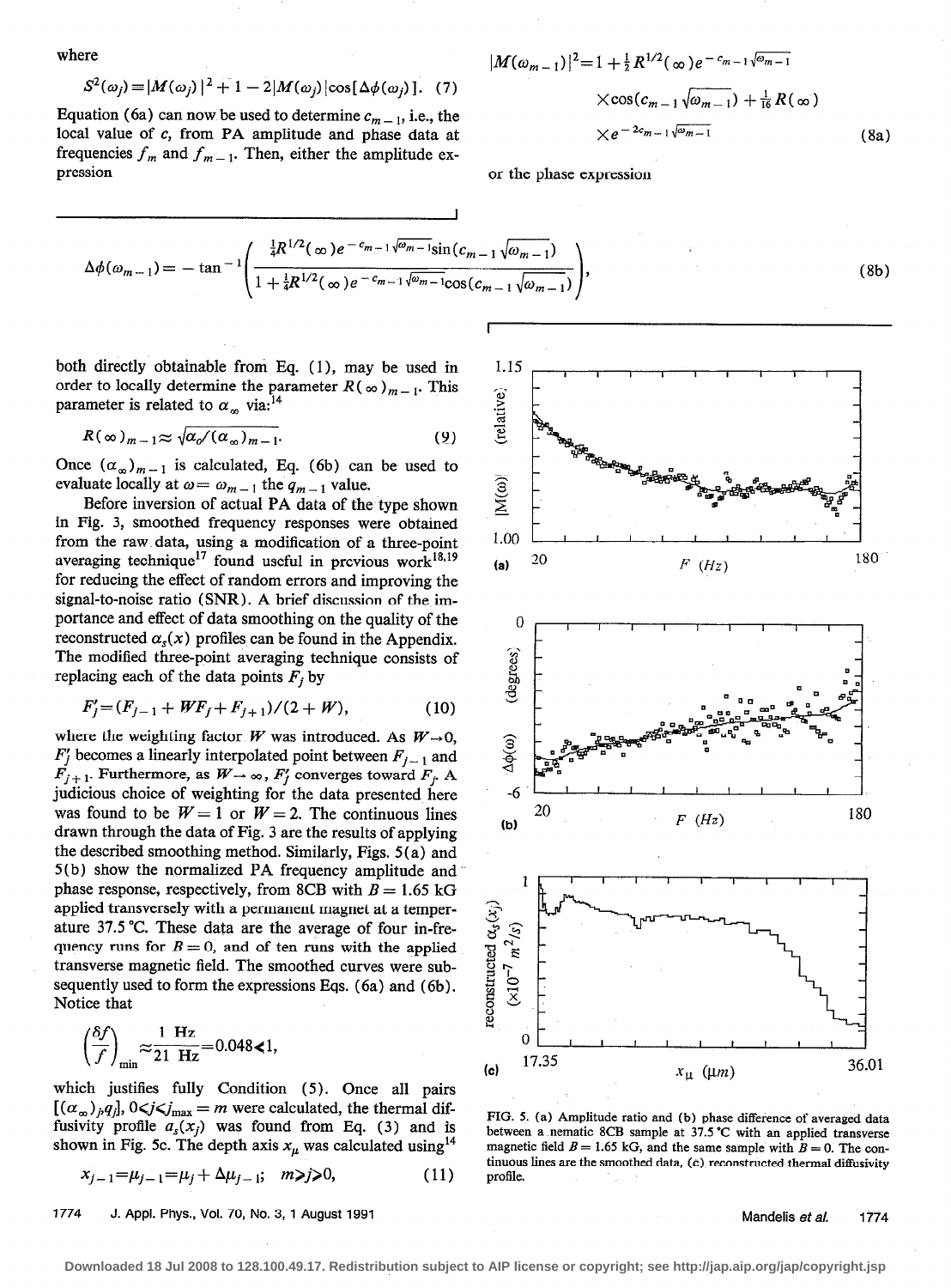where the thermal diffusion length at frequency  $f_m$  is

$$
\mu_m = (2\alpha_o/\omega_m)^{1/2} \tag{12}
$$

and with decreasing frequency  $f_{j-1} < f_j$  an increase in the thermal diffusion length can be written as

$$
\Delta \mu_{j-1} = (2\alpha_{j-1}/\omega_{j-1})^{1/2} - (2\alpha_{j-1}/\omega_j)^{1/2}.
$$
 (13)

As a surface thermal diffusivity value of the thinnest (surface) slice, applicable to the highest chopping frequency,  $f_m$ , data points, it was assumed that

$$
\alpha_s(x; f_m) \approx \alpha_s(0) = \alpha_o = 1 \times 10^{-7} \text{ m}^2/\text{s}.
$$

This value corresponds roughly<sup>6</sup> to the  $\alpha_{\parallel}$  value for nematic 8CB at 37.5 "C, i.e., the thermal diffusivity along the director of the liquid crystal. A consequence of the scatter of the experimental data points at high chopping frequencies-which determine the near-the-surface portions of the diffusivity profiles-and the relatively degraded signal-to-noise ratio (SNR) at those frequencies-is that the reconstructed profile at shallow depths fluctuates rapidly exhibiting an artificial dip at  $\sim 18 \mu m$  [Fig. 5(c)] before recovering at depths of  $\sim$  19–20  $\mu$ m for our samples (see Appendix). The high reliability of values of  $\alpha_s(x)$  at deeper layers is due to the high SNR at low frequencies, which determine the  $\alpha_{s}(x)$  behavior at those depths. The reported thermal diffusivity profile in Fig. 5 (c), therefore, includes only the more reliable region, while normalizing the initial value of the diffusivity at the shallowest depth to  $\alpha_{o}$ . It is important to note that the reconstructed diffusivity profile remains essentially unaltered if, instead of Eqs. ( 1) and (3), one uses the  $\alpha_s(x)$  expression appropriate for increasing  $\alpha_s(x)$  profiles:<sup>1</sup>

$$
\alpha_s(x) = \alpha_o \bigg( \frac{1 - \Delta e^{-qx}}{1 - \Delta} \bigg)^2; \quad \Delta \equiv 1 - \bigg( \frac{\alpha_o}{\alpha_\infty} \bigg)^{1/2}.
$$
 (14)

This insensitivity of the experimental  $\alpha_s(x;f_i)$  reconstructed profile to the details of the assumed distribution  $\alpha_{s}(x)$  is a result of the fact that the  $\alpha_{s}(x;f_{i})$  profile is entirely determined from local values  $[(\alpha_{\infty})_pq]$  at each chopping frequency and thus the details of the assumed profile are only pertinent to two neighboring frequencies, say  $f_j$  and  $f_{j-1}$ . This is a major advantage of this reconstruction technique, as it is sensitive to the experimental data only.

#### IV. DISCUSSION

It is apparent from the thermal diffusivity profile that the application of a transverse magnetic field across the 8CB liquid crystal in the nematic phase generates a region in the bulk with lower thermal transport properties than near the surface. Figure 5(c) strongly indicates that "bulk" behavior commences at and below  $26-28 \mu m$  from the surface, whereas a high diffusivity region, which presumably extends up to the surface itself, exists above that depth. It is also apparent that even at the highest chopping frequencies



FIG. 6. Temperature dependence of the thermal conductivity of an 8CB sample from PA measurements at  $f = 80$  Hz. ( $\Box$ - $\Box$ - $\Box$ ) data without a transverse magnetic field;  $( + - + - + )$  data with a magnetic field  $B \approx 1$  kG in a direction parallel to the sample surface.  $T_{AN}$  and  $T_{NI}$ indicate the smectic A-to-nematic, and nematic-to-isotropic phase transition temperatures.

$$
\mu_{\min} = \mu (180 \text{ Hz})
$$
  
\n
$$
\approx 13.3 \text{ }\mu\text{m}
$$
  
\n
$$
> \beta^{-1} (3.39 \mu\text{m}) \approx 1.6 \text{--} 10 \text{ }\mu\text{m},
$$

i.e., the 2.00-mm thick 8CB sample is essentially optically opaque and thermally thick, thus at least approximately satisfying the assumptions behind Eqs. ( 1) and (8). From the definition of thermal diffusivity

$$
\alpha_s(x) = k(x)/\rho(x)c(x) \tag{15}
$$

and assuming that neither the liquid-crystal density  $\rho(x)$ nor its specific heat  $c(x)$  depend on the magnetic field, then the profile reconstructed in this work is indicative of the depth variation of the thermal conductivity  $k(x)$ . Although this is the first time that such a variation is identified and described as a quantitative depth profile, yet it is consistent with the lowering of the nematic values of  $k(T)$ in the presence of a transverse magnetic field in 8CB, when the conductivity is measured photoacoustically<sup>9</sup> at low chopping frequencies (Fig. 6). In terms of the liquid-crystal molecular orientation, the nematic phase has the translational symmetry of a fluid, but a broken rotational symmetry characterized by long-range orientational order, produced by the alignment of the long molecular axes along the director. In the nematic phase, however, the centers of mass of the molecules are still randomly distributed. Therefore, for the  $B = 0$  case one should normally expect an average thermal conductivity

$$
\langle k \rangle = \frac{1}{3} (k_{\parallel} + 2k_{\perp}) \tag{16}
$$

for the uniaxial nematic mesophase,<sup>20</sup> with  $k_{\parallel}$  and  $k_{\perp}$  the conductivity values parallel and perpendicular, respectively, to the director in oriented samples. The large difference between the thermal conductivity in going from the isotropic phase to the nematic phase across  $T_{NI}$  in Fig. 6 is much larger than typically observed between  $\langle k \rangle$  and  $k_{is}$ (the thermal conductivity for the isotropic phase) in the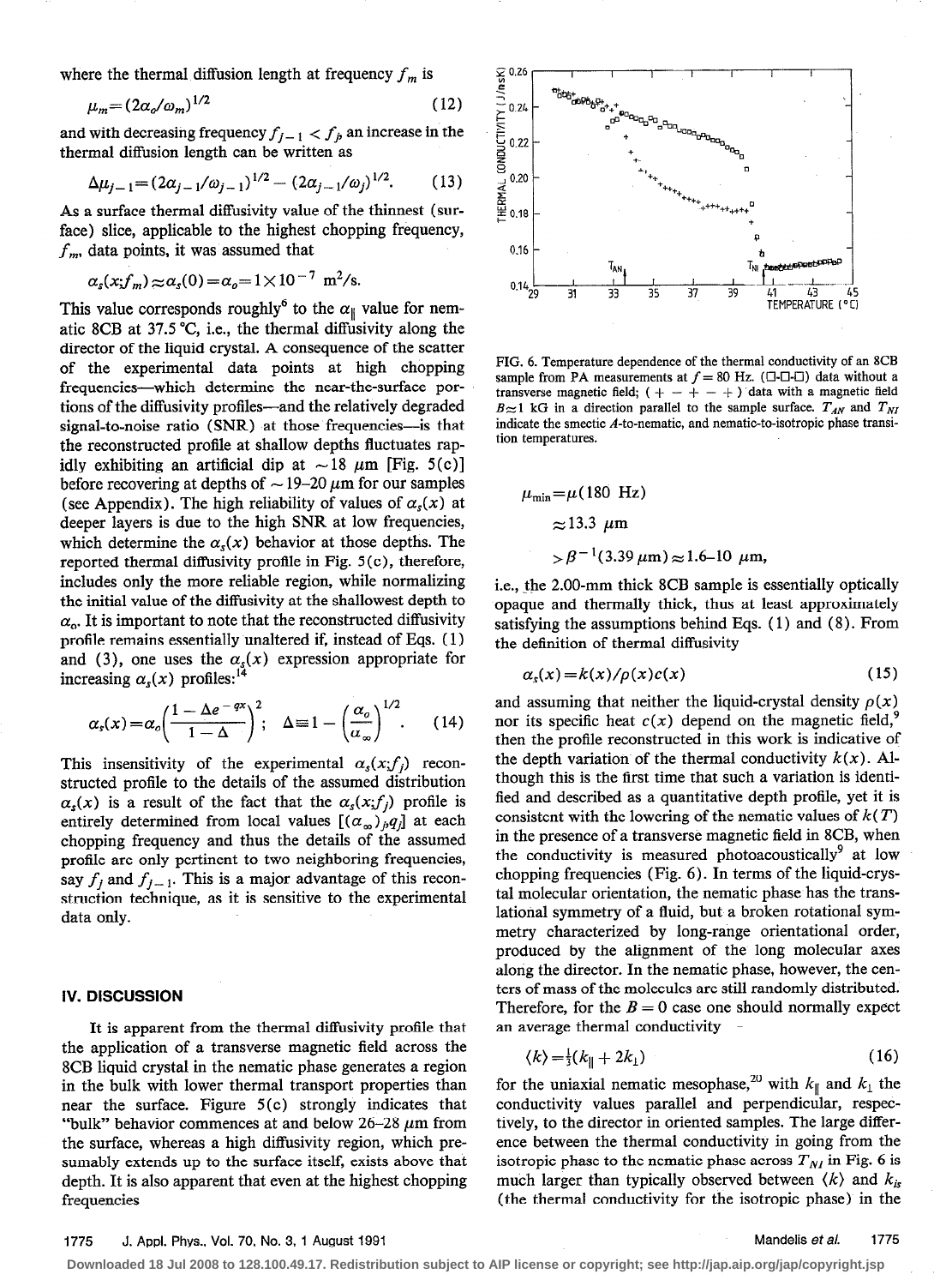

FIG. 7. (a) Amplitude ratio and (b) phase difference between an 8CB sample with an applied transverse magnetic field  $B = 1.65$  kG, and the same sample with  $B = 0$  in the isotropic phase (43 °C).

bulk of large size 8CB samples. $^{21}$  This fact suggests that in our sample  $k_{\parallel}$  is dominant in the nematic phase, which may be the result of a surface-induced perpendicular alignment of the long molecular axes at the liquid-gas interface (i.e., the 8CB surface). Upon application of a transverse magnetic field, a realignment of some molecules along the **B** axis will increase the contribution of  $k_1$  to the value of  $\langle k \rangle$  and the value  $\langle k \rangle = k_1$  would be expected for completely reoriented samples in strong B fields. Under these conditions, the mixture of  $k_{\parallel}$  and  $k_{\perp}$  contributions to  $\langle k \rangle$  is expected to resemble the less anisotropic, more uniform distributions encountered in the isotropic phase, and indeed  $\langle k(B>0) \rangle$  tends in that direction in Fig. 6, suggesting that  $k_1$  is measurably and substantially smaller than  $k_{\parallel}$ . In the presence of relatively small magnetic fields  $(-1.65 \text{ kG})$ , reorientation is apparently not complete and the effect of the surface as an orientation-pinning medium is dominant down to  $\sim$ 26-28  $\mu$ m. The trends in Fig. 4 suggest that bulk reorientational saturation occurs above  $\sim$ 3 kG and thus substantially higher transverse magnetic fields may be required to overcome the surface-induced alignment of these rod-like molecules. Realignment seems more likely in the bulk, away from both gas-liquid and liquid-backing solid interfaces: the  $L = 2.00$ -mm thick samples used in this work were thermally thick  $(\mu_{\text{max}} \approx 51 \,\mu\text{m} \ll L)$ , as well as geometrically thick, so as for

the back interface not to have any measurable effect on the realignment of bulk molecules. For  $300-\mu m$  thick  $9CB$ samples in the nematic region it has also been found that realignment is not complete for a field close to 5  $kG$ .<sup>11</sup> The presented depth profile is considered to be clear evidence that the interface-induced alignment perpendicular to the surface is a long-range phenomenon (tens of microns). This novel effect can be shown to be completely removed in the isotropic phase. Figure 7 shows PA amplitude ratios and phase differences with the setup identical to that which produced Fig. 5 and the 8CB crystal at 43 °C. Flat  $\alpha_s(x)$ depth profiles result from these data, indicating the loss of anisotropy within. the surface-dominated region. The present results may be significant for future studies of the long-range positional order of liquid crystal molecules due to interface-molecule interactions and of the effect of surfaces in phase transition behavior. This work also shows



PIG. 8. (a) Simulated amplitude ratio and (b) phase difference of a PA signal with added random noise; (c) reconstructed thermal diffusivity. Random "noise" variables used:  $\sigma_M = 0.1\%$ ,  $\sigma_{\phi} = 0.1$ ". ( $\sigma_M$ :amplitude noise;  $\sigma_{\phi}$ : phase noise).